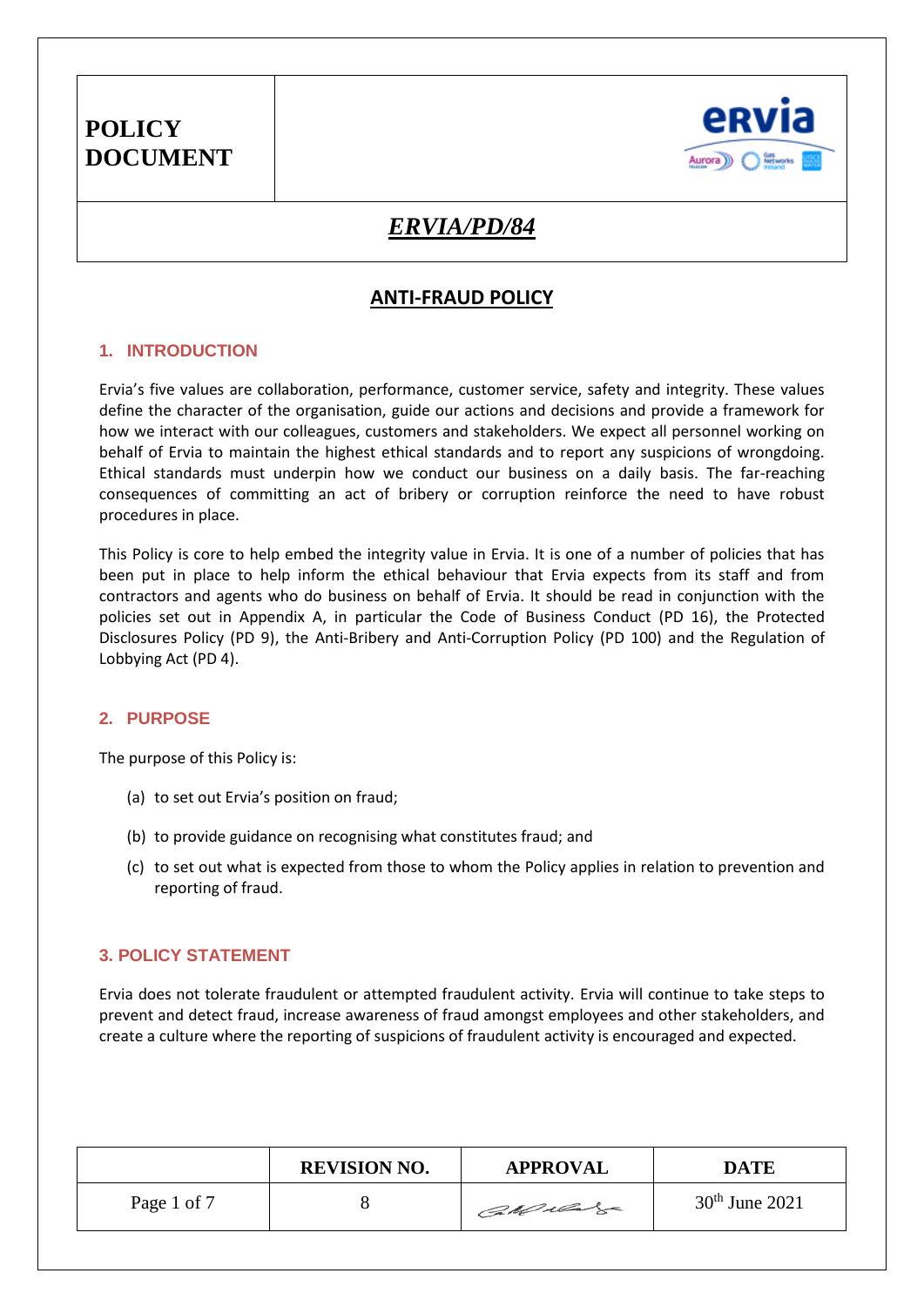

# *ERVIA/PD/84*

#### **4. SCOPE**

This Policy covers Ervia and its operating companies and businesses (Gas Networks Ireland, Irish Water and Aurora) and any of its subsidiaries in any geographic region. It applies to all Board members and employees of Ervia including consultants, contractors, volunteers, trainees, work experience students, interns, part-time, full-time, casual workers and agency workers and anyone with whom Ervia may deal directly or indirectly through supply chain activities.

### **5. RESPONSIBILITY**

All parties to whom this Policy applies have a responsibility to assist in the prevention and detection of fraud perpetrated against Ervia. This responsibility includes:

- operating and monitoring the systems of internal controls which promote the prevention and detection of fraud;
- the management of fraud risk; and
- reporting all suspicions of fraud and situations that could allow a fraud to be perpetrated.

The Group Chief Executive Officer and the Executive retain ultimate responsibility for the Anti-Fraud framework within the organisation.

Ervia has appointed the Group Head of Internal Audit, as the organisation's Anti-Fraud champion. The Anti-Fraud champion is the owner of the Anti-Fraud agenda on a day to day basis and is responsible for:

- driving the delivery of the Ervia Anti-Fraud Strategy; and
- supporting the business as anti-fraud culture is embedded into Ervia business as usual operations.

The Anti-Fraud champion will be supported by the Ervia Executive who will lead Anti-Fraud initiatives within their division.

### **6. TRAINING**

Employees must familiarise themselves with this Policy. All employees are required to participate in Anti-Fraud training, read communications, use resources and consult where necessary to stay informed about the laws, professional standards and policies that apply to their work. All new employees must receive specific training as part of their induction process.

|             | <b>REVISION NO.</b> | <b>APPROVAL</b> | <b>DATE</b>      |
|-------------|---------------------|-----------------|------------------|
| Page 2 of 7 |                     | CaMulas         | $30th$ June 2021 |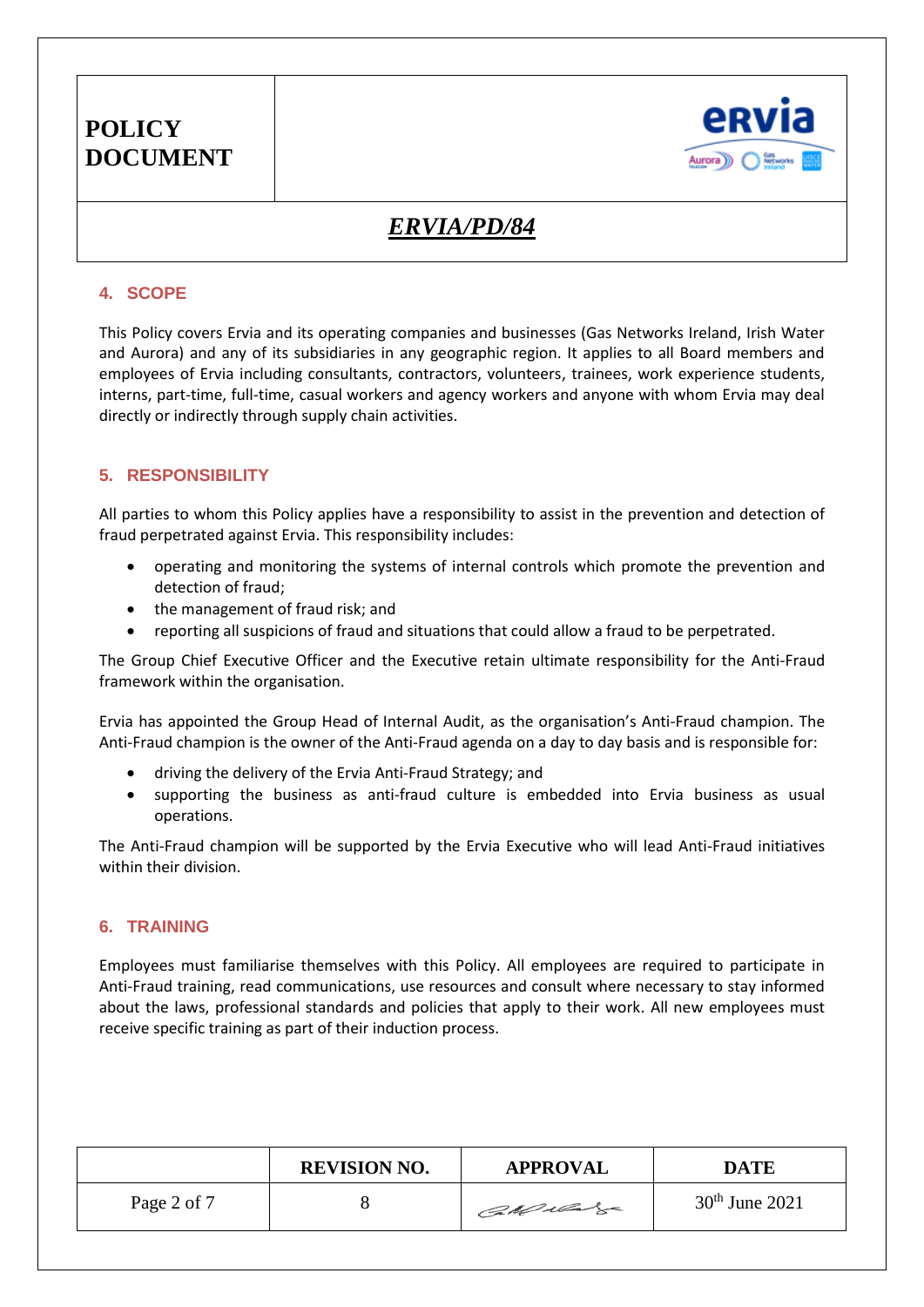

# *ERVIA/PD/84*

### **7. DEFINITION OF FRAUD**

"Fraud" is defined as an intentional act of deceit to obtain or attempt to obtain an unjust/illegal advantage, for example to make a gain (financial or otherwise), to avoid an obligation or to cause loss to another party.

For the purposes of the Anti-Fraud Policy, the term "fraud" includes attempted fraud.

For the purposes of this Policy, fraud includes, but is not limited to, the following examples:

- Theft, misappropriation or unauthorised use of Ervia time, funds, property or other assets;
- Accepting or offering kickbacks or bribes for preferential treatment, for example in the supplier selection or work allocation processes;
- Deliberately creating or manipulating false or misleading financial and/or non-financial information or records. This includes forging or altering financial and/or non-financial information or records, or concealing material financial and/or non-financial facts, for example submission of a false CV;
- Knowingly submitting fraudulent or duplicate receipts or falsifying an expense report.
- Using or disclosing commercial or customer-related data without appropriate authorisation. This includes disclosing confidential information to external parties;
- Manipulation of customer or own employee accounts by Ervia employees, for example inappropriate refunds, credits, discounts or other transactions to employee's own account or accounts of family and friends, unbilled amounts for family and friends, unauthorised diversion of unmatched payment amounts;
- Deliberate approval by Ervia employees of payments for goods and services not actually received by Ervia;
- Purchasing items for personal use using Ervia funds, for example creating a purchase order and payment for non-business-related goods and services;
- Use of Ervia to defraud third parties, for example unauthorised individual holding self out to be acting in the capacity of an Ervia employee or contractor to gain personal benefit; and
- Deliberately facilitating unauthorised access to Ervia assets or information.

## **8. REPORTING PROCEDURES**

All employees have an obligation to report any fraud that is suspected or discovered without delay to their line manager. This also includes any conduct which may constitute an act of bribery or corruption. If there are circumstances where an employee cannot report this to their line manager, a report may be made to the Group Chief Legal Officer or Group Head of Internal Audit. Ervia is committed to ensuring that all parties to whom this Policy applies can raise a concern relating to an act of bribery or corruption

|             | <b>REVISION NO.</b> | <b>APPROVAL</b> | <b>DATE</b>      |
|-------------|---------------------|-----------------|------------------|
| Page 3 of 7 |                     | CaMulas         | $30th$ June 2021 |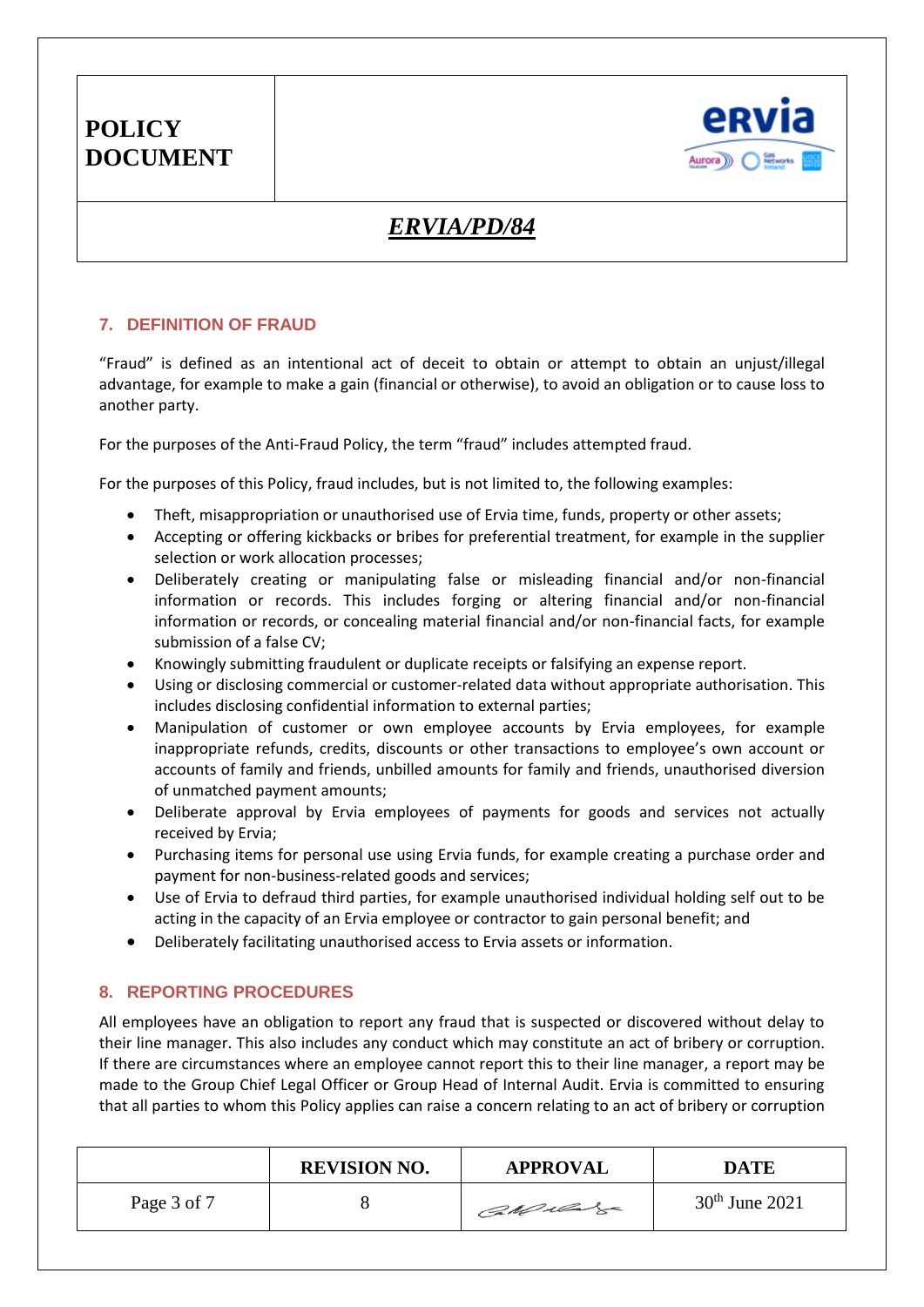

# *ERVIA/PD/84*

or suspicions thereof without fear of victimisation and that the strictest confidence will be maintained. For further information you should consult Ervia's Protected Disclosures Policy (PD9).

| Discovery of a potential fraud incident |                                                   |  |  |
|-----------------------------------------|---------------------------------------------------|--|--|
| Dos and Don'ts                          |                                                   |  |  |
| Do                                      | Don't                                             |  |  |
| Do report the incident.                 | Do not discuss the matter with your colleagues    |  |  |
|                                         | or other parties.                                 |  |  |
| Do report all known facts.              | Do not attempt to investigate the matter unless   |  |  |
|                                         | expressly asked to do so by the Ervia Group Chief |  |  |
|                                         | Legal Officer and Group Head of Internal Audit    |  |  |
| Do report your concern/the incident     | Do not confront the individual(s).                |  |  |
| immediately.                            |                                                   |  |  |

#### **9. INVESTIGATIONS AND RESULTING ACTION**

Ervia commits to investigate all frauds that are discovered or suspected. Every case of attempted, suspected or proven fraud will be thoroughly investigated and dealt with appropriately without regard to the position held or length of service of the individual(s) concerned, or their relationship to Ervia.

The Anti-Fraud champion has the primary responsibility for the co-ordination of investigation of all suspected fraudulent acts as defined in the Policy, unless the report of the suspected fraud has been raised under a Protected Disclosure. In that situation, the investigation will be carried out using the protocol set out in the Protected Disclosures Policy. Otherwise, the investigation will be carried out by appropriately skilled person(s), in line with Ervia's Fraud Response Plan.

No person who suspects or discovers a fraud should attempt to conduct their own investigation, without the express permission of the Anti-Fraud champion and the Group Chief Legal Officer.

All investigations will be conducted in accordance with the principles of natural justice, fair procedures and relevant collective agreements.

Ervia treats all information received confidentially. Investigation results will not be disclosed or discussed with anyone other than those who have a legitimate need to know. This is important in order to avoid damaging the reputations of persons suspected but subsequently found innocent of wrongful conduct and to protect Ervia from civil liability.

|             | <b>REVISION NO.</b> | <b>APPROVAL</b> | <b>DATE</b>      |
|-------------|---------------------|-----------------|------------------|
| Page 4 of 7 |                     | CaMulas         | $30th$ June 2021 |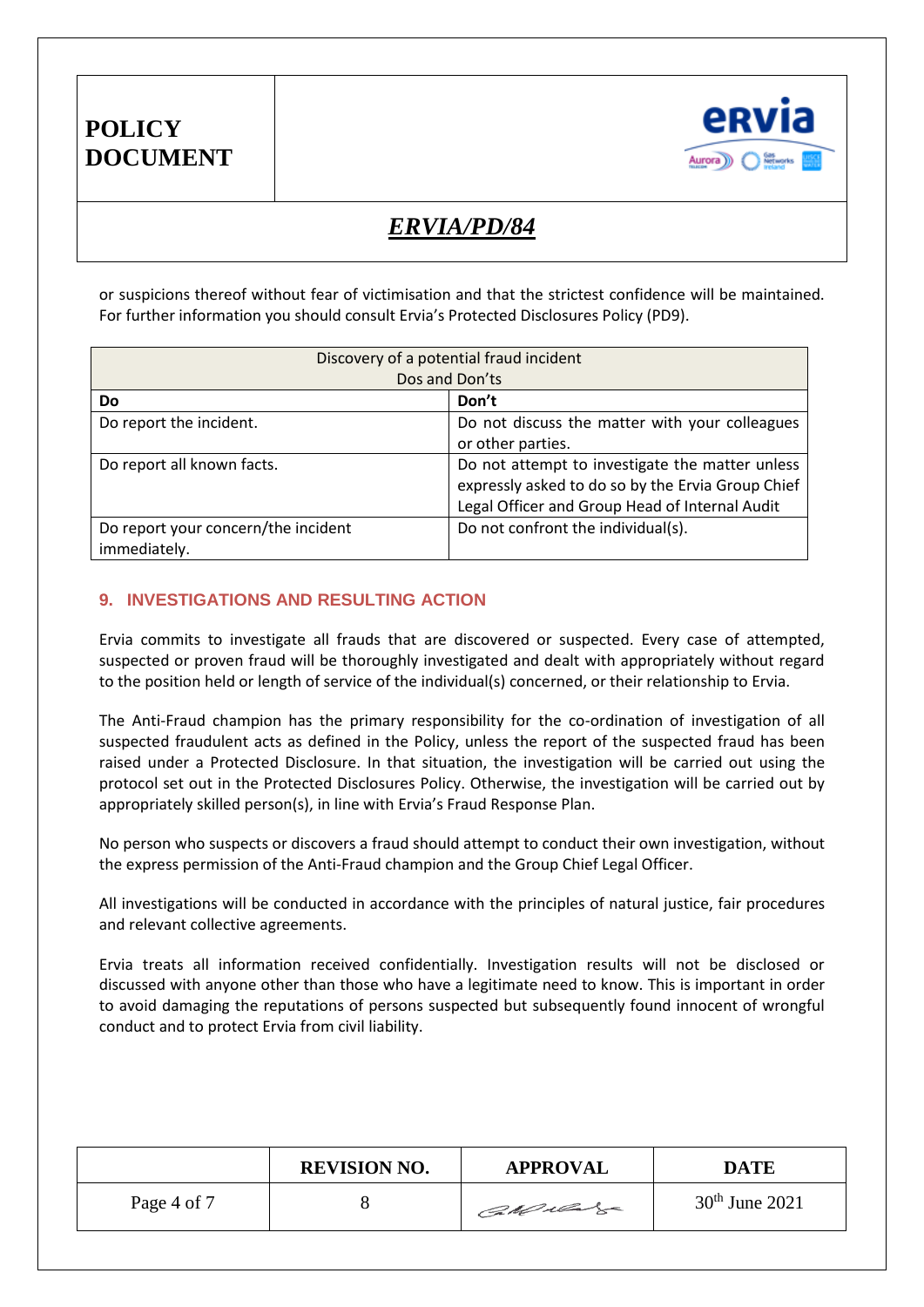

# *ERVIA/PD/84*

#### **10. ENFORCEMENT**

Any individual who is under investigation for suspected or discovered fraud may be suspended, pending the outcome of the investigation.

Where the allegations are substantiated, disciplinary action, up to and including termination of employment may be taken.

The employee's constitutional right to natural justice and fair procedure must be upheld in accordance with all relevant legislation. In this regard, the provision of appropriate representation, if requested, will be considered.

Where the allegations are substantiated and implicate third parties, to whom this Policy applies, Ervia may terminate their contract and/or take appropriate action against the individual(s) concerned, including seeking legal redress.

#### **11. IMPLICATIONS OF NON-COMPLIANCE WITH THE POLICY**

Non-compliance with the Anti-Fraud Policy by Ervia employees may be treated as a disciplinary matter.

Non-compliance with the Anti-Fraud Policy by any other party to whom it applies, may result in a recommendation to terminate their contract with Ervia or terminate the engagement of the individual(s), within that contracting entity, found to be in breach of the Policy.

#### **12. COMMUNICATING, MONITORING AND REVIEWING**

This Policy is communicated directly to all new employees upon commencement of employment. A copy of this Policy can also be found on the Zone or by contacting Secretariat or HR directly.

The Policy is monitored by the Group Head of Internal Audit and reviewed annually.

The Policy is brought to the Ervia Board for review on a bi-annual basis.

|             | <b>REVISION NO.</b> | <b>APPROVAL</b> | <b>DATE</b>      |
|-------------|---------------------|-----------------|------------------|
| Page 5 of 7 |                     | CaMulas         | $30th$ June 2021 |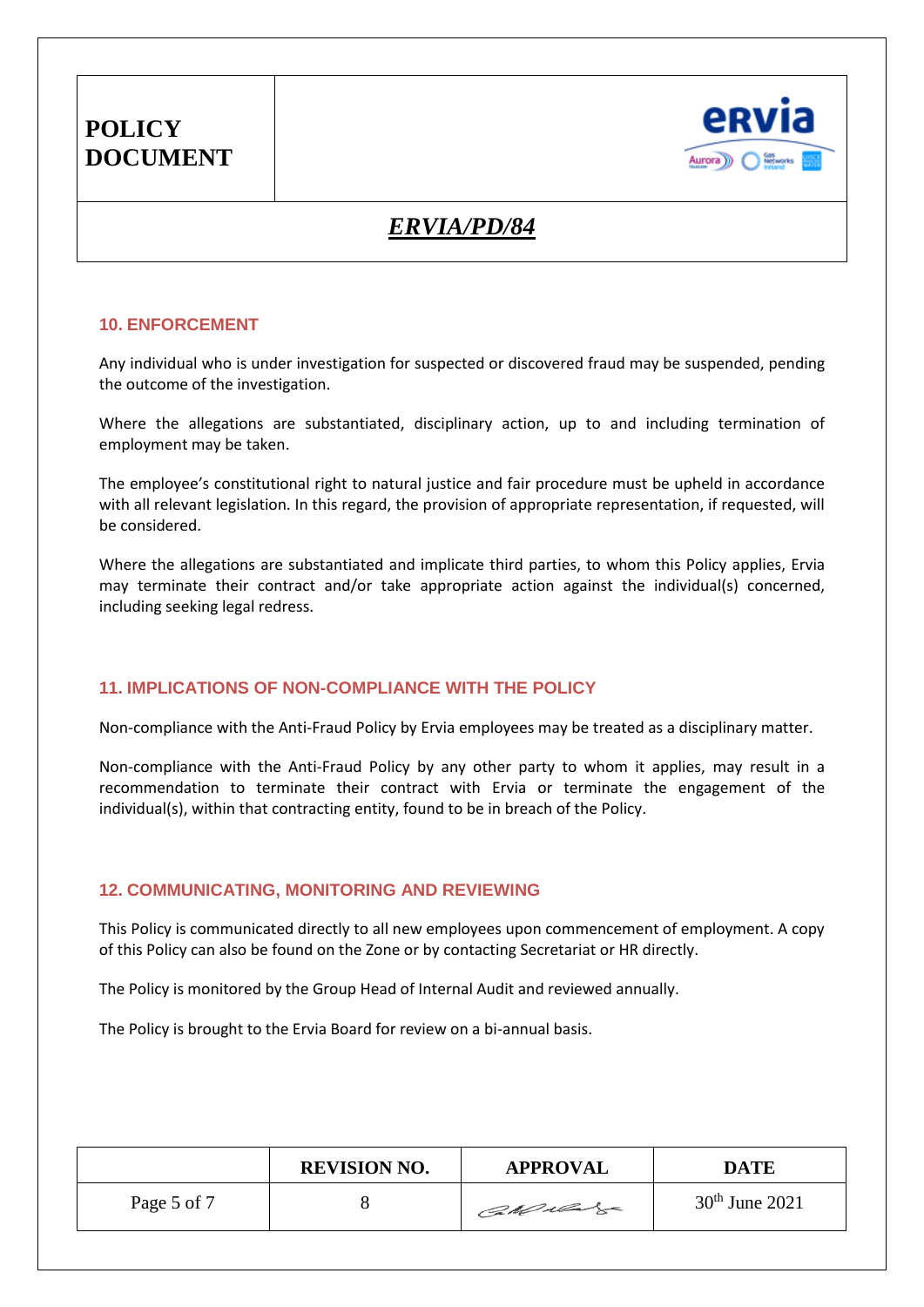

# *ERVIA/PD/84*

#### **13. FURTHER INFORMATION**

For further information, or advice on any aspect of this Policy, please contact either the Group Head of Internal Audit or the Group Chief Legal Officer:

Group Head of Internal Audit Group Chief Legal Officer<br>Bridget O'Sullivan Claire Madden Bridget O'Sullivan Telephone: 021 - 4534260 Telephone: 021 - 4534205 Email[: bridget.osullivan@ervia.ie](mailto:bridget.osullivan@ervia.ie) Email: [claire.madden@ervia.ie](mailto:claire.madden@ervia.ie)

|             | <b>REVISION NO.</b> | <b>APPROVAL</b> | <b>DATE</b>      |
|-------------|---------------------|-----------------|------------------|
| Page 6 of 7 |                     | GM near         | $30th$ June 2021 |